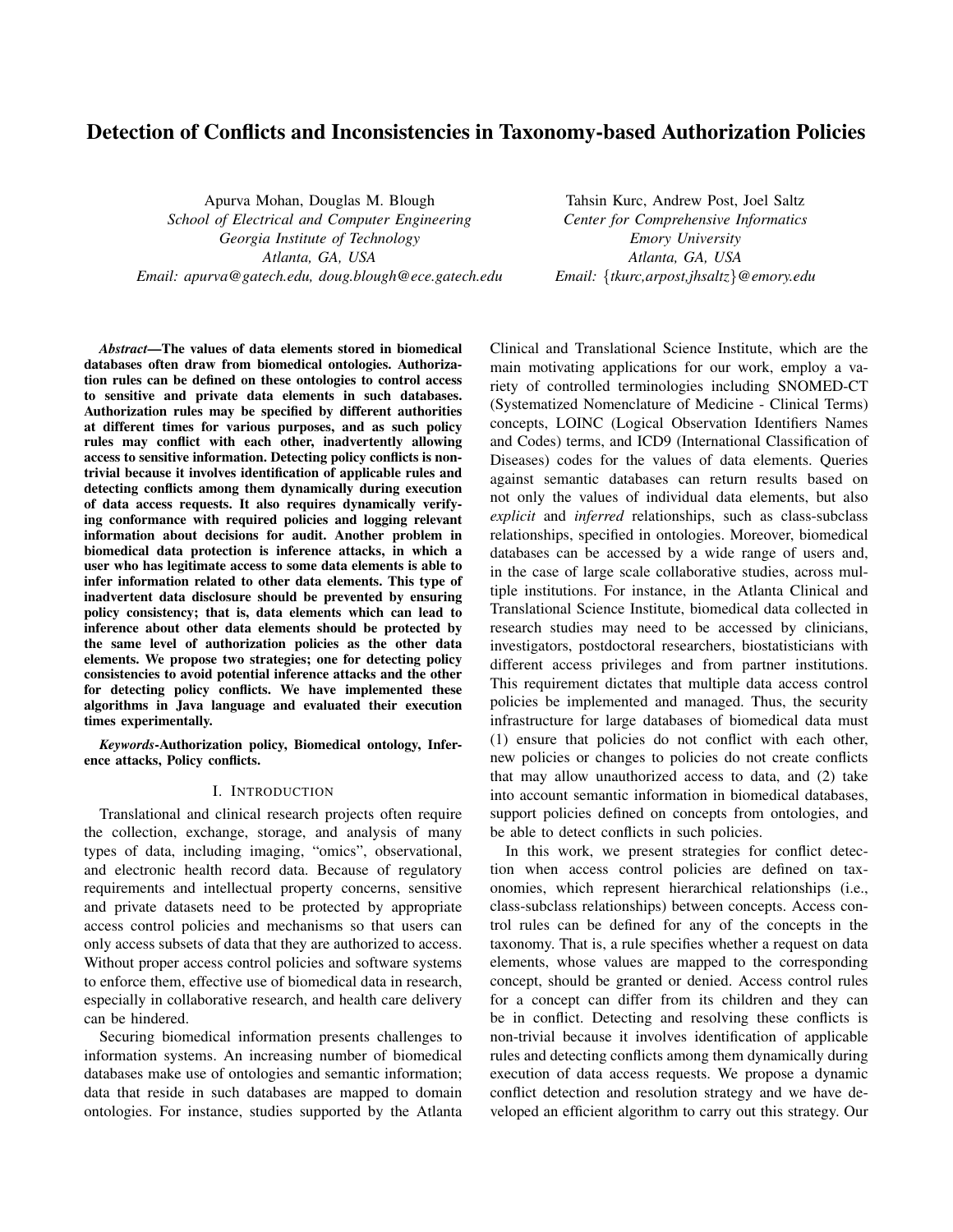work is also concerned with attacks where a principal who has legitimate access to some node is able to infer data related to another node. Our approach to prevent this type of inadvertent data disclosure is by ensuring policy consistency, meaning that the framework ensures that a node which can lead to inference about other nodes is protected by the same level of authorization policies as the other nodes. We have developed an algorithm to check policy consistency to detect potential information inference attacks. The execution times of these two algorithms are evaluated empirically.

The rest of the paper is organized as follows - Section II describes the problem with current ontology-based authorization systems. Section III describes the proposed solutions. Section IV presents an experimental evaluation of performance of our algorithms. SectionV discussed related work and finally Section VI concludes the paper.

## II. PROBLEM DESCRIPTION

A taxonomy can be represented as a tree, in which different levels in the tree correspond to class-subclass hierarchies. For example, if 'flu' is a class (or concept), then the specific types of 'flu' will be its sub-classes and will be represented as child nodes in the hierarchy. Our approach views a biomedical ontology as a *resource tree*, as is illustrated in Figure 1. Each node in the tree corresponds to an ontology concept and represents *a resource to be protected*. Access control policies defined on a given node (concept) specify whether access requests to data elements, whose values are mapped to the corresponding concept, are to be granted or denied and under what conditions. In the figure, some tree nodes, such as  $n_1$ ,  $n_2$ ,  $n_8$ ,  $n_9$ , and  $n_{19}$ , have an access control rule displayed next to them. The effect of a rule is denoted by the letter 'P' or 'D' representing a response of 'Permit' or 'Deny' – that is, the request is either *Permitted* or *Denied*. The elements on the left denote the subject, environmental, and action attributes represented by 's', 'e' and 'a'. The subject (user) attribute represents a set of attributes characterizing the user (e.g., an investigator or a research nurse) requesting access; the action attribute defines the possible actions (e.g., read data, write data) that can be issued by the user and evaluated by this policy rule, and the environmental attribute represent the environmental characteristics (e.g., from which machines authorized access requests can be issued) associated with access requests.

Authorization flows are always from any node towards its children nodes as shown in Figure 1. That is, an access policy defined on a node should be enforced for all its children as well. For instance, assume 'flu' has two subclasses; 'common flu' and 'swine flu'. If a 'Deny' policy is defined on 'flu' – any request to retrieve data mapped to 'flu' is denied –, all requests to the subclasses of 'flu' should also be denied.

Different authorization rules can be specified on different levels of ontologies. Each node either has its own access control rules or inherits them from its parent. Conflicts and inconsistencies may be introduced because different granularity of data are protected by different policy rules. In case a node's access control rules conflict with its parent, conflict resolution should be performed. It is required that policies on all ontological classifications (nodes on the resource tree) in a database are synchronized. This is required to ensure consistency in authorization decisions on multiple paths leading to the same resource. If this is not done, then a user may be permitted to access a resource if he selects one access path, while he may be denied access through another path.

In addition to conflicts, inconsistencies may arise when there is an inference relationship between classifications on ontologies (nodes on a resource tree). In databases inference attacks are used to infer sensitive information which a subject does not have access to by using sensitive or non-sensitive information that he has access to. *Inference relations* between different nodes exist when one or more nodes can be inferred from some related node. For example, if nodes A and B convey sufficient information about each other, a user who has access to one of them can infer the other with high probability or even completely. In such a case, if A and B are protected by different policies where some users are authorized to access only A but can infer B form it. We treat this condition as a policy inconsistency and refer to such a condition as *inference inconsistency*. In the current research we assume that inference relations between concepts in an ontology are pre-determined and provided to our conflict and inconsistency detection algorithms as input. We plan to investigate in a future work approaches for finding inference relations between concepts.

To illustrate inference inconsistency, let us consider a patient who is diagnosed as HIV positive. The patient's documents are stored in a database where the data elements are mapped to a medical ontology. This ontology is used to specify access control on the data elements in the database. Since the patient's condition is highly sensitive, access to his diagnosis information should only be provided to individuals with appropriate authorization such as the patient's doctor. Assume that a node L1 in the ontology maps to the HIV status data elements: *Ontology* → *Diagnoses* → *Infectious and parasitic diseases* → *Human immunodeficiency virus [HIV] disease*. This node must be protected by a policy rule that denies access by any user but the patient's doctor, Dr. Brown:

- 1)  $\{$  (Dr. Brown), (Node L1), (Read, Write) $\}$  = Permit
- 2)  $\{(*), \text{ (Node L1)}, (*)\} = \text{Deny}$

The second rule uses the wildcard \* which represents all the users other than the ones in the adjoining rule (Rule 1). The second rule denies any other user access to node L1. However, it is possible to infer a patient's HIV status from his/her laboratory tests. Consider nodes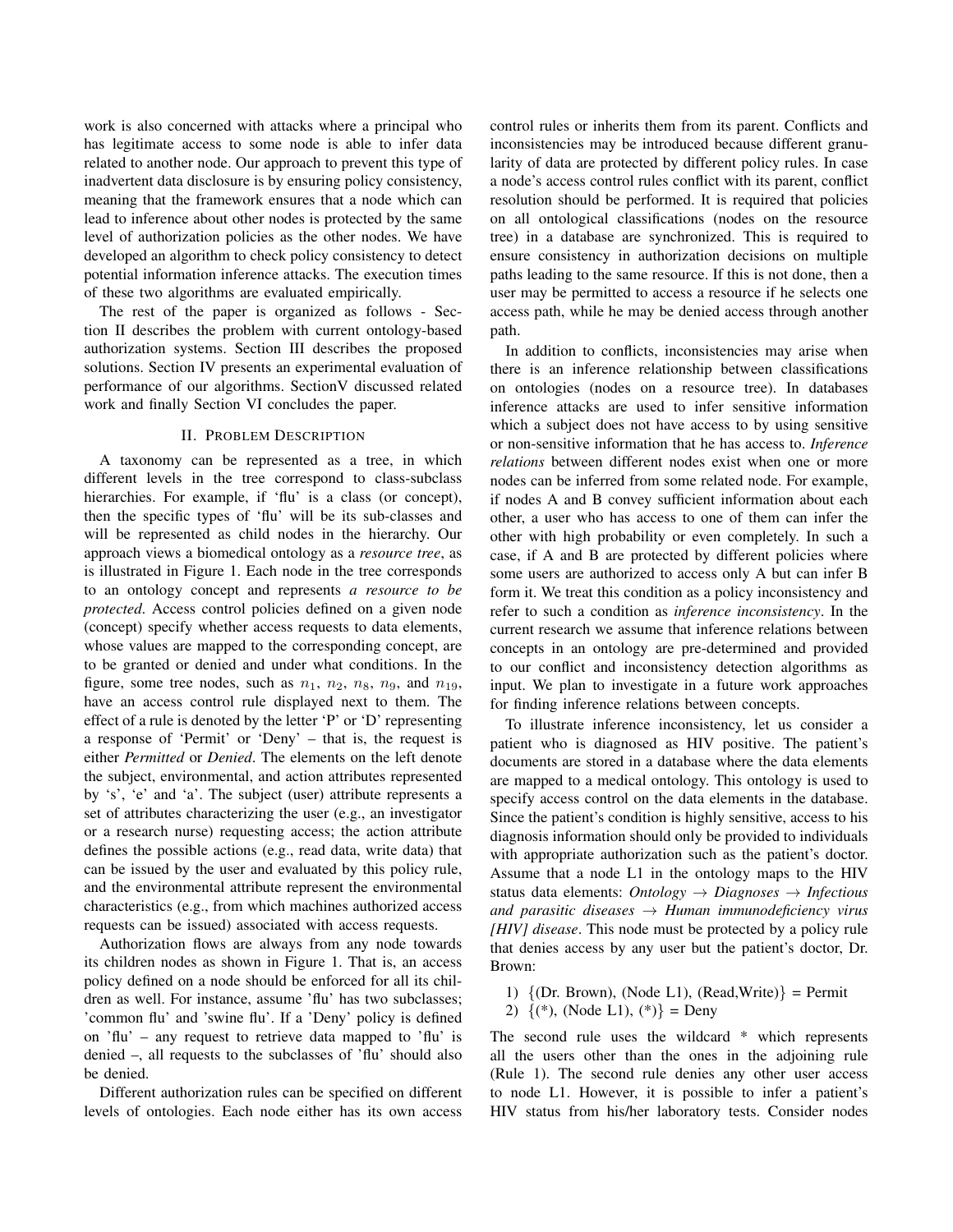

Figure 1. An example tree with data element hierarchy.

L3 (*Ontology*  $\rightarrow$  *Lab Tests*  $\rightarrow$  *Hematology*  $\rightarrow$  *Complete Blood Count*), L4 (*Ontology*  $\rightarrow$  *Lab Tests*  $\rightarrow$  *Hematology*  $\rightarrow$ *Blood Differential %* → *WBC Comments*), L5 (*Ontology* →  $Lab \; Tests \rightarrow Hematology \rightarrow Blood \; Differential \; \% \rightarrow Total$ *Cells Counted*). These nodes correspond to different types of blood tests. The patient's document in these categories may have highly sensitive information which may lead to an inference about the patient's diagnosis. The following policy rules allow any researcher and volunteer nurse to access these nodes:

- 1) {(Any researcher), (Node L3,Node L4,Node L5),  $(Read, Write)$ } = Permit
- 2) {(Any volunteer nurse), (Node L3,Node L4,Node L5),  $(Read)$ } = Permit

In this case, these rules create an inference inconsistency, since while the authorization system limits access to node L1, the rules allow access to nodes L3, L4, and L5, thus enabling an unauthorized person to deduce the patient's disease status. The authorization system should implement mechanisms to detect such inconsistencies to properly protect information.

# III. CONFLICT AND INCONSISTENCY DETECTION METHODS

Our work handles two problems - i) Authorization policy conflicts among different hierarchical levels in a resource tree; and ii) detection of inconsistencies in authorization policies specified for *inference related* nodes. We address the former by resolving the conflicts and inform these inconsistencies to the system administrator. In the latter case, *inference inconsistencies* can be by mistake or by design (e.g., as a result of a data collection and analysis workflow). As such our approach does not resolve them but provides a mechanism to detect and inform a system administrator of the inconsistencies. The inconsistencies can be classified into strong and weak inconsistencies and reported accordingly so that the database administrator can handle them according to their priority.

Policy analysis can be done in a static or dynamic manner. In the static analysis mode, all the authorization rules for a particular node will be compared with authorization rules for nodes above and below it to determine if there are some conflicts. There are two ways that conflicts can be handled. First, when policy rules are being composed, new rules are checked against the existing rules and an error is reported when a conflict is detected. In this way, the system does not allow the composition of conflicting policy rules. Second, the system allows the composition of conflicting rules but detects and resolves them before any access request is received. Since the number of combinations can potentially become very large, static analysis is generally much slower but more comprehensive.

In the dynamic analysis mode, on the other hand, policy checks are performed in real time when an access request is received by the system. When an access request for a node is received, the authorization system detects and resolves conflicts with the parents and children of the requested node and determines the data subset which the requesting user can access. Dynamic analysis is faster, but analyzes only the rules that are applicable to the current request and determines conflicts in them. Dynamic analysis also considers all the nodes above and below in hierarchy compared to the current node, but only considers the specific combinations of subject and environmental attributes present in the current access request.

In our current work, we develop two novel algorithms for conflict handling and 'inference inconsistency' detection in the dynamic analysis mode, because conflict resolution and inconsistency detection can be done quickly (as is also shown in the experimental evaluation in Section IV). Our approach supports the principle of the least privilege through a fine-grained and inference consistency authorization model. That is, we allow users to access only those data sets which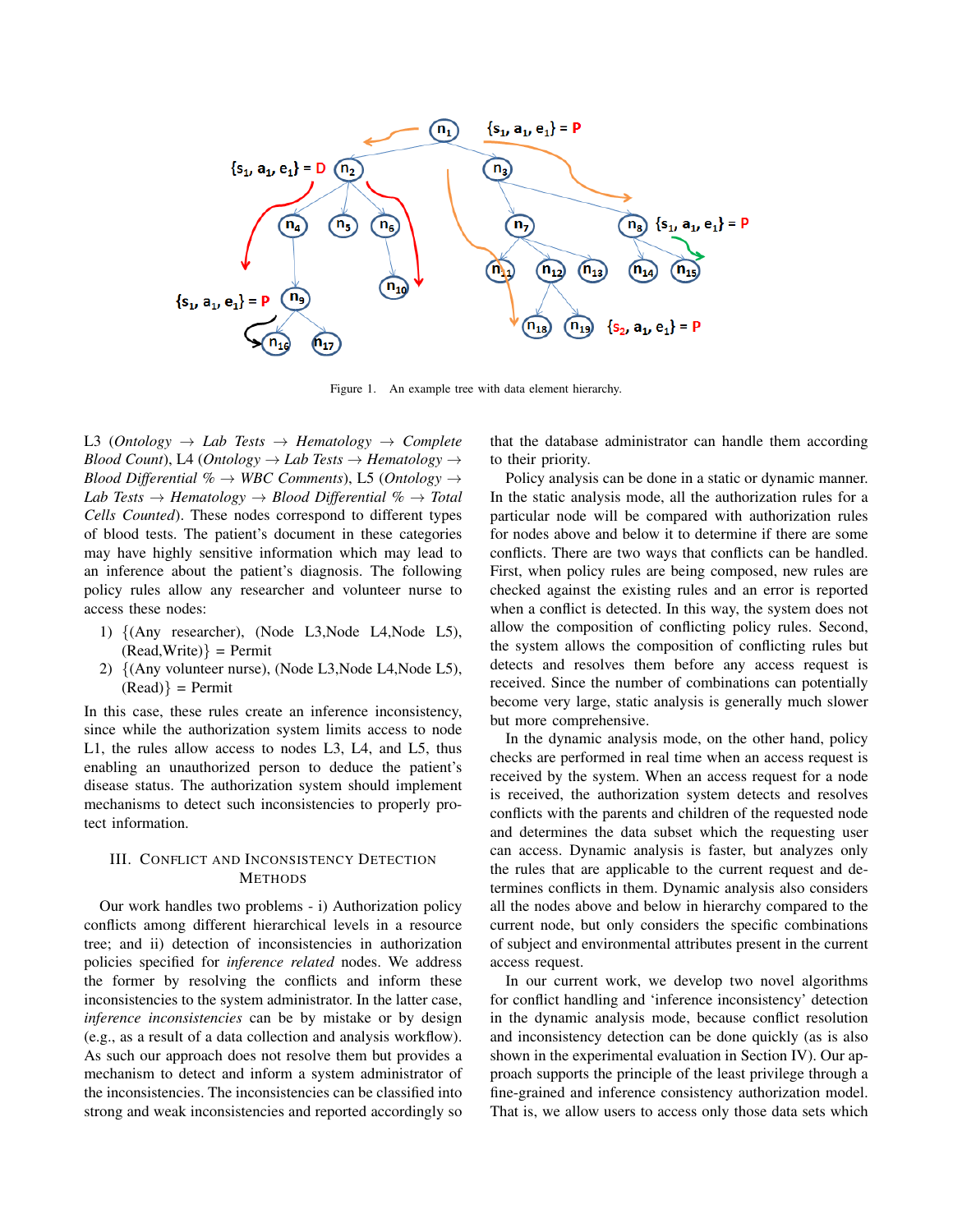they need in order to complete their tasks, while enforcing access control. In Figure 1, for example, if a user needs data sets  $n_{18}$  and  $n_{19}$ , then the user will get access to  $n_{12}$ , which contains only these data sets.

# *A. Conflict Handling Algorithm*

We now describe the dynamic conflict analysis and handling algorithm and illustrate how it works with an example. The conflict handling algorithm is presented in Figure 2. The algorithm performs the following steps:

The user requests all the data associated with a node n. We create several arrays to help with data processing. Array1 contains the nodes at a level for which we have to evaluate policy rules; Array2 contains nodes from Array1 which allow data access for the user; *ReportArray* contains the children of node  $n$  which have a conflict with the policy specified for node n; and *FinalArray* contains the leaf nodes which are the children of node  $n$  children and are accessible by the user.

- 1) An access request for node  $n$  is received with specified subject, environment, and action attributes.
- 2) The request is evaluated for each parent of node  $n$ . If the response is 'Deny' for any one of the parent nodes, the final response is set to 'Deny' (Steps 5-9 in Figure 2). That is, the access request is denied.<sup>1</sup>
- 3) Node  $n$  is stored in Array2.
- 4) The request is evaluated for all the children of all nodes in Array2. The child nodes which have access decision different from node  $n$  are stored in the *ReportArray* (Steps 14-15 in Figure 2).
- 5) The child nodes, which have a response of 'Permit' associated with them and are leaf nodes, are stored in the *FinalArray* (Steps 16-17 in Figure 2).<sup>2</sup>
- 6) In the previous step, non-leaf child nodes with access decision 'Permit' are stored in an intermediate array and the ones with 'Deny' are neglected. Others are stored in Array2 which contains nodes whose children will be evaluated in the next iteration (Steps 18-19 in Figure  $2$ ).<sup>3</sup>
- 7) We repeat steps 4 to 6 above till Array2 is empty (Steps 23-26 in Figure 2).
- 8) The *ReportArray* is sent to the system administrator. The data elements based on the concepts (nodes) in

<sup>1</sup>An explicit 'Deny' rule is set on a node to prevent holders of those attributes from accessing any data on or below that node.

<sup>2</sup>If the decision on a node is 'Permit' or 'NotApplicable', then the more specific rule on the child node overrides. Since the actual data is only held on the lead nodes, we need to find all the lead nodes which are children of node n and see if the current requester is permitted or denied access to data on that lead node.

<sup>3</sup>This is in congruence with the two steps above. If there is an explicit 'Deny' on a node, the requester is prohibited from accessing data form any of the children of that node. On the other hand, if the decision is either 'permit' or 'NotApplicable', we continue to search for rules on child nodes which would override them.

#### s, e and a represent the subject, environment and action attributes R represents the request and Evaluate evaluates the access request  $\overline{1}$ Receive request R(s,e,a) for node n  $\overline{2}$ Create Array1, Array2, FinalArray, ReportArray, to hold node list  $\overline{3}$ Variables temp, temp1 to hold a node  $\overline{4}$  $temp = n$ :  $\overline{\mathbf{5}}$ While(temp.parentid != NULL)  $\overline{6}$ Evaluate[R(s,e,a), temp] -> Result  $\overline{7}$  $if(Result == 'Denv')$  $\mathbf{g}$ return 'Deny' 9 EXIT:  $10<sup>10</sup>$ n children-> Array1 11 while(Array1.hasmorelements)  $12$ Array1.nextelement-> temp1 13 Evaluate[R(s,e,a), temp1] -> tempResult 14 if(tempResult != Result) 15 temp1 -> ReportArray 16 if(tempResult == 'Permit' && temp1 == leafnode)  $17$ temp1 -> FinalArray 18 if(tempResult != 'Deny' and temp1 != leafnode) 19 temp1 -> Array2  $20<sub>o</sub>$ Array1.clear 21  $if(Array2.size == 0)$  $22$ GOTO STEP 27  $23$ while(Array2.hasmoreelements) Array2.nextelement.children-> Array1.add  $24$ 25 **DELETE Array2.nextelement** 26 REPEAT STEPS 11 TO 25  $27$  $if (ReportArray.size > 0)$ 28 SEND[ReportArray, node n] to admin 29 return FinalArray  $30$ EXIT:

Figure 2. Conflict handling algorithm.

the *FinalArray* are returned as the response to the user (Steps  $27-30$  in Figure 2).<sup>4</sup>

Consider the ontology shown in Figure 3. Different nodes have authorization rules as shown in Figure 4. S1, S2, S3 and S4 represent specific subject and environment attribute combinations and n1, ... , n8 represent the nodes in the resource tree. P and D represent the effects 'Permit' and 'Deny' respectively. Consider some example requests below:

- 1) If a request to access node n3 and its children from S2 is received, the algorithm will determine that there are no explicit 'Deny' rules on n3's parent nodes (i.e. n2 and n1). It will then evaluate authorization rules on n3's children. Since n4 has a 'Permit' for S2, only that leaf node will be returned.
- 2) If a request to access node n2 and its children from S2 is received, the algorithm checks that there is no

<sup>4</sup>The *ReportArray* contains the nodes which have conflicting permissions than node n. The *FinalArray* contains leaf nodes whose data can be accessed by the requester.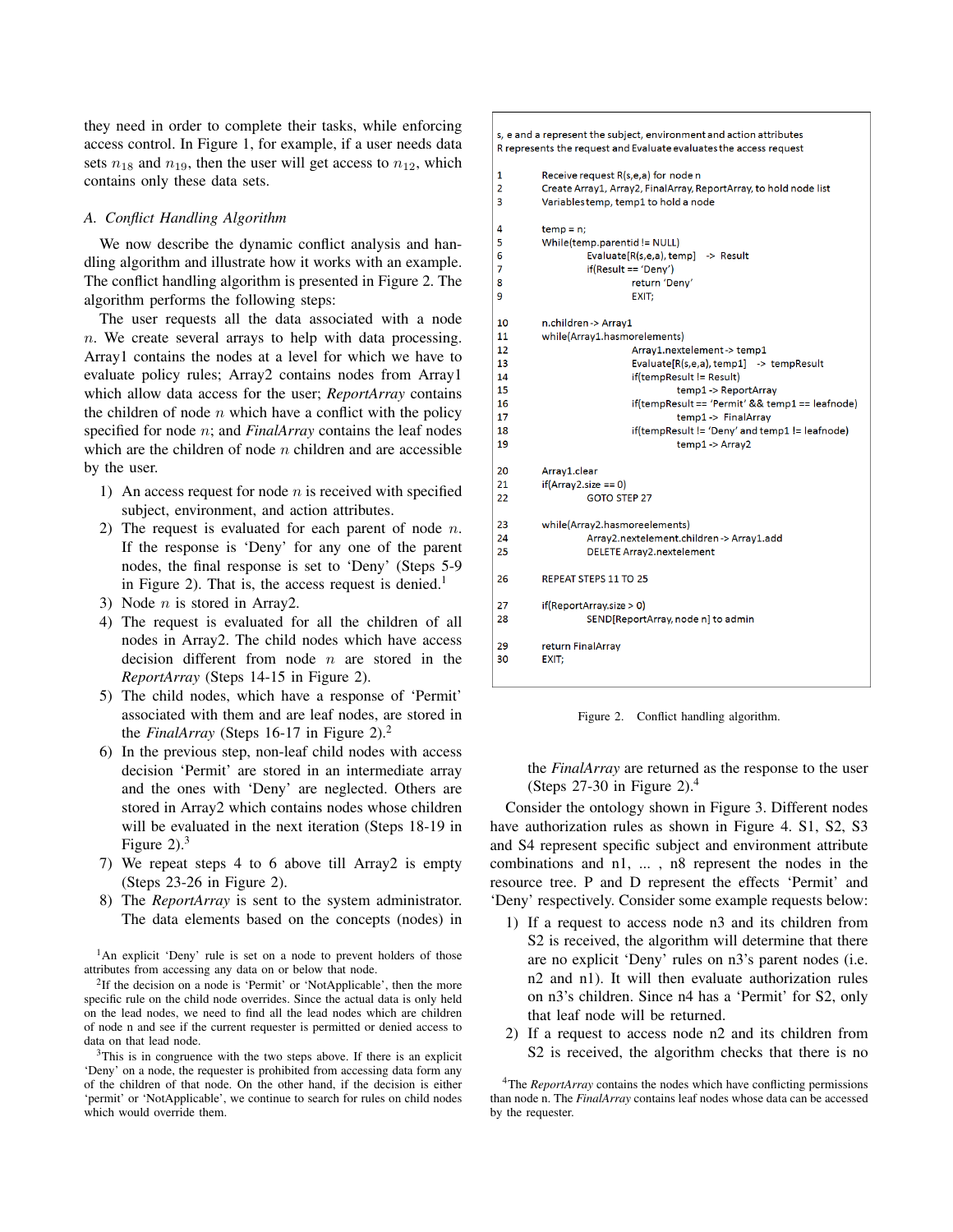

Figure 3. A sample ontology with authorization rules.



Figure 4. Authorization rules defined on the resource tree in Figure 3.

explicit 'Deny' on n1. Node n2's indirect descendants, n4 and n8, are the only once with 'Permit' rule for S2 and hence they will be returned. Since the decision on node n2 is 'Permit', nodes n6, n5 and n7 will be in the *ReportArray*.

3) If a request to access node n3 and its children with S4 is received, the algorithm will check for an explicit 'Deny' on n3's parents. Node n1 has an explicit 'Deny' for S4 and hence the request will be denied. The rule on n1 is read as *Any requester who holds subject attribute combination S4 is denied access to data classified under n1 and any of its children nodes.*

#### *B. Inference Inconsistency Detection Algorithm*

The inference inconsistencies detection algorithm is shown in Figure 5. The algorithm performs the following steps:

- 1) Access request for the node  $n$  is received with specified subject, environment, and action attributes.
- 2) The algorithm retrieves the list of all the nodes

| s, e and a represent the subject, environment and action attributes<br>R represents the request and Evaluate evaluates the access request |                                                                                                                               |
|-------------------------------------------------------------------------------------------------------------------------------------------|-------------------------------------------------------------------------------------------------------------------------------|
| 1<br>2                                                                                                                                    | Receive request R(s,e,a) for node n<br>Create Array1, ReportArray to hold node list                                           |
| 3                                                                                                                                         | Variable temp to hold a node                                                                                                  |
| 4<br>5<br>6<br>7                                                                                                                          | n.Inferencenodelist-> Array1<br>Evaluate[R(s,e,a), node n] -> Result<br>While(Array1.hasnextelement)<br>A.nextelement -> temp |
| 8<br>9<br>10                                                                                                                              | Evaluate[R(s,e,a), node temp] -> tempResult<br>if(tempResult != Result)<br>temp -> ReportArray                                |
| 11                                                                                                                                        | Send [ReportArray, node n] to admin                                                                                           |
| 12                                                                                                                                        | EXIT:                                                                                                                         |
|                                                                                                                                           |                                                                                                                               |

Figure 5. Inference inconsistencies detection algorithm.

 $n_{inference nodelist}$  which can be inferred from the requested node n.

- 3) The access policy for node  $n$  is evaluated.
- 4) Access policy for each node in  $n_{inference modelist}$  is evaluated and the ones which have access policy responses different from that of node  $n$  are reported to the system administrator.

Inference inconsistencies in the system can be a result of a mistake or can be included by design (e.g., as a result of a data collection and analysis workflow). Differentiating between these two is a reasoning problem and as such our approach does not resolve them but provides a mechanism to detect them and inform a system administrator of the inconsistencies. We assume that the system administrator will distinguish between the two and manually resolve them.

#### IV. EXPERIMENTAL EVALUATION

We have implemented the algorithms described in the previous section in Java programming language and used the XACML policy language and Sun's open source XACML engine [3] for specifying authorization policies. We use XACML's standard request protocol, but the response protocol is modified so that the response contains a 'Permit' and also a list of all the data elements which are permitted to be accessed by the requesting user. We have implemented some enhancements, in terms of looping access requests, caching responses, using hierarchical relationships, implementing the conflict detection and resolutions algorithms, in the policy component of the open source XACML engine.

The experimental evaluation is targeted at examining the execution time of the conflict and inconsistency detection algorithms. We executed the experiments on a Linux server running Ubuntu 4.4.1. The hardware platform has 8 GB of RAM and Intel quad core Xeon(R) CPU 5150, 2.66GHz processor with 4096KB cache on each processor. We used the ontology provided in the i2b2 system [14] [2]. We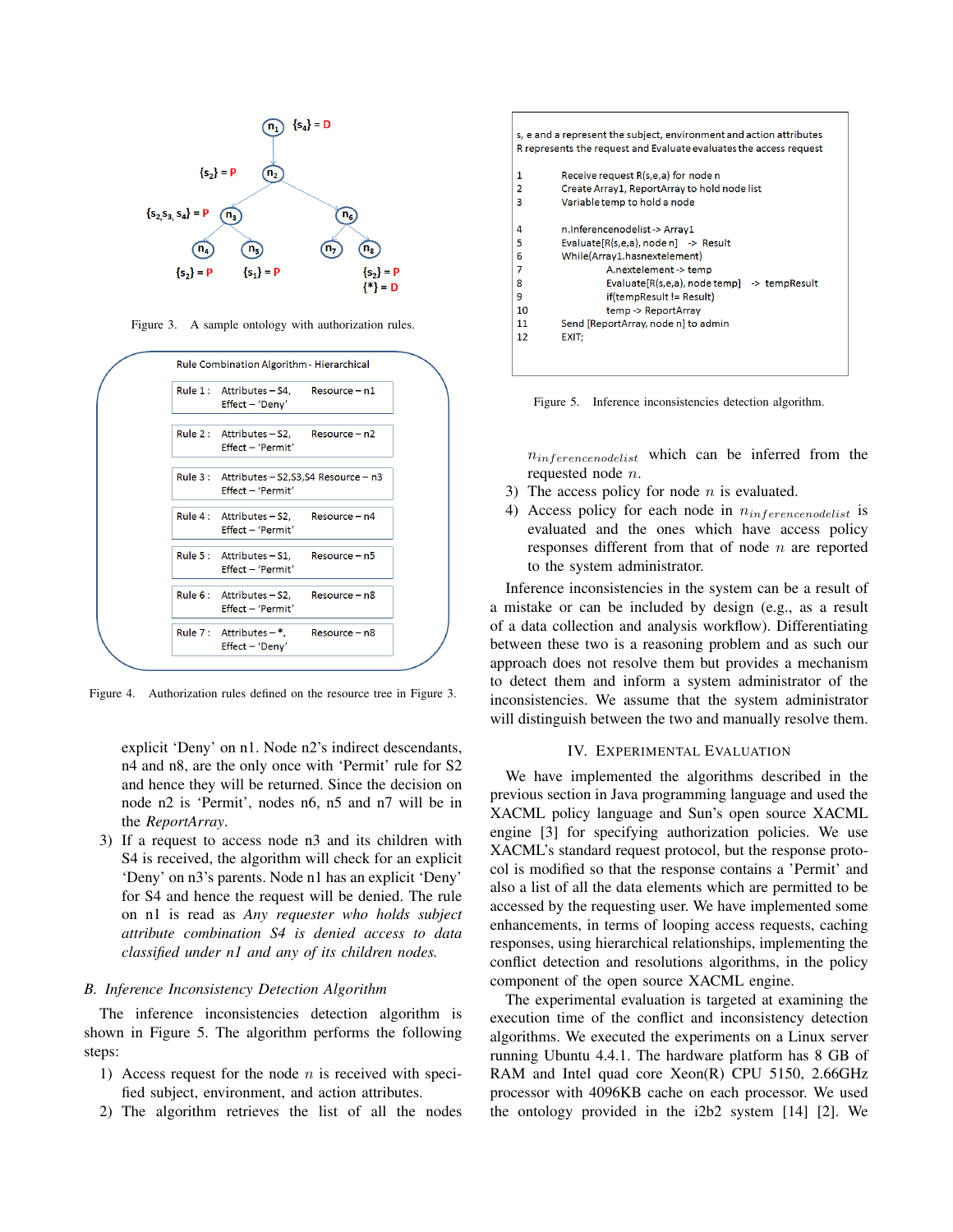created synthetic policies for evaluation of performance of the algorithms in a controlled way.

### *A. Execution Time to Detect and Resolve Conflicts*

This set of experiments investigates how long it takes to execute checks for policy conflicts in a hierarchical ontology. We have created a sample ontology from the ontology provided by i2b2 with a total of 10200 nodes (concepts). In our test setup, the root node represents the entire ontology and has three levels below it, where level 1 nodes are the direct children of the root node, and level 3 nodes are the leaf nodes.

We have measured system performance at three points while scaling down the number of nodes at 10,000, 6,000, and 2,000 nodes. For each level of the tree, a node is selected at random and an access request is generated to access the resource represented by that node. Permission to access data elements is evaluated according to the conflict detection algorithm. The performance results for this test case are presented in Figures 6, 7 and 8.





Figure 6. Evaluation time to detect conflicts with permit rules.

Figure 7. Evaluation time to detect conflicts with deny rules.

For these experiments, we created policies by randomly selecting 10% of the total nodes and setting a rule with



Figure 8. Average time to find a single child node and resolve its conflict.

'Permit' decision for a specified combination of subject, environment and action attributes. We repeated this procedure by setting 10% of the rules with 'Deny' rules.

Figure 6 shows the elapsed time to find all the authorized nodes for an access request for 10,000, 6,000, and 2,000 nodes for each level in the resource tree hierarchy with about 10% of the total nodes containing 'permit' authorization rules<sup>5</sup>. According to the conflict detection algorithm, if a parent node of the requested node has an explicit deny rule on it, then the child nodes are not searched and the request is denied. We show the total elapsed time as the sum of time for searching deny rules on parent nodes and time to search child nodes, which is the total elapsed time. We observe that if the access query is sufficiently narrowed down such that the resource is at level 2 or 3, then the time required for conflict detection and resolution is under one second. Figure 7 shows the elapsed time with the same parameters as Figure 6, but in this case the 10% authorization rules have the effect 'deny'<sup>6</sup> .

A key observation from the results is that the total conflict handling time for a node is directly proportional to the number of its children in the subtrees. This result can be attributed to the fact that the nodes closer to the root node will have more children and will spend more time in detecting and resolving the conflicts. The average time to search a single child node at any level of hierarchy is almost constant (with a range of 80-94 ms) and is plotted in Figure 8. This time can be multiplied with the number of children to get a rough estimate the total time to find and resolve conflicts for a node.

### *B. Execution Time to Perform Consistency Check*

In these experiments, we evaluate the execution time of consistency checks on policies involving nodes with inference relations. For example, if the requester requested to access node A and it has inference relationships with nodes B, C, and D s.t.  $(B, C, D) \rightarrow A$ , then we have

<sup>&</sup>lt;sup>5</sup>If this authorization rule is matched, then the final effect is 'Permit'

<sup>&</sup>lt;sup>6</sup>If this authorization rule is matched, then the final effect is 'Deny'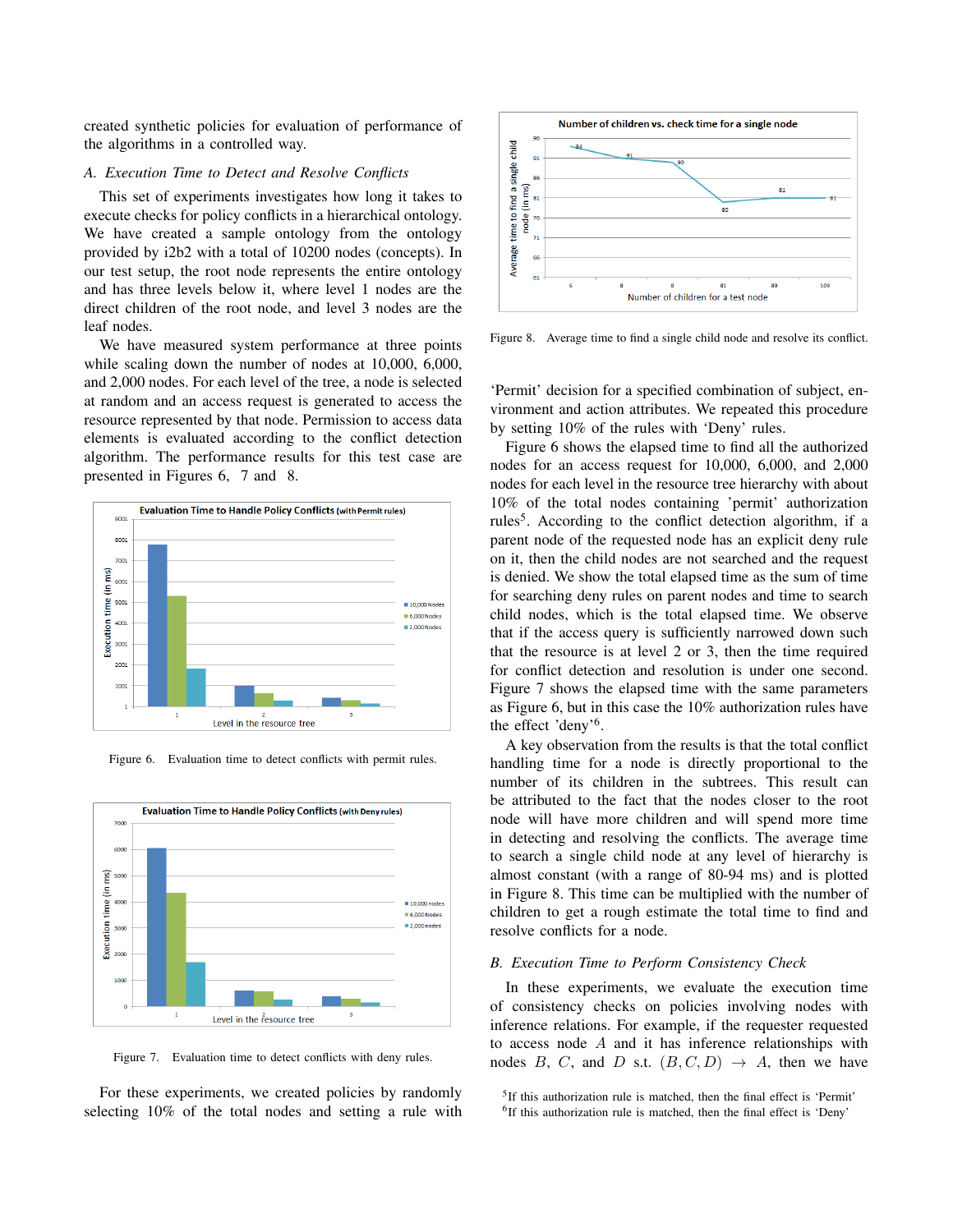to make sure that node  $A$ ,  $B$ ,  $C$ , and  $D$  have the same level of protection. This check is required so that a user, who can access node A with a lower level authorization policies would not inadvertently learn about nodes B, C and D which are protected by more stringent policies.

In the evaluation, we generate a set of nodes which have an inference relationship with other nodes. As in the previous example, nodes  $B$ ,  $C$  or  $D$  can be inferred by node A, i.e.,  $(B, C, D) \rightarrow A$ . Other nodes E, F, G lead a user to infer node A, i.e.  $A \rightarrow (E, F, G)$ . When an access request for node  $\vec{A}$  is received by the authorization system, it checks whether the access control rules for node A are consistent with nodes  $B, C$ , and  $D$ . On the other hand, if an access request is received from nodes  $E, F$ , or  $G$  then it checks whether their access control rules are consistent with node A.

Typically the number of data classifications that can be inferred from another classification is relatively low, so we choose the number of related classifications accordingly. We assume that each randomly selected node can lead to an inference of about 3, 5, 10 and 20 nodes respectively and evaluate the time required to check the policy consistency for all these nodes by evaluating the algorithm presented in III-B. In Figure 9, we see that up to 10 nodes, the time to check policy consistency is under one second.



Figure 9. Policy consistency checking time.

#### V. RELATED WORK

The problem of supporting access policies on hierarchical data elements is studied by some researchers. Most closely related to our research is the work by Jajodia et al. [6], which proposes some strategies for conflict resolution and authorization propagation. One difference of our work is that we consider inference relations in addition to hierarchical relations for conflict resolution. Also, Jajodia et al. only consider static resolution of conflicts and do not consider situations where access control rules themselves may change during execution.

Inference attacks are common against statistical databases [7], [12]. Results of statistical attacks can either contain probabilistic information or information that leads to inference with certainty. A type of inference attack was highlighted by De Jonge in his paper on data inference by results of queries seeking average of subsets of data. His work shows how datasets can be varied over the cardinality of the data to reveal valuable information using the average [7]. K-anonymity is one of the popular methods employed to protect databases against inference attacks. The method uses a configurable parameter  $k$  to determine the minimum number of entries which should match a query for any result to be returned [17]. This techniques makes sure that results to queries pointing to less than k items will not be returned, thus protecting individual information items. Another technique, called l-diversity, makes sure that the  $k$  or more data items returned as query results have at least *l* different values [11]. Li et al. proposed the concept of t-closeness in which they proposed that the  $l$ different values should be separated at least by a parameter t to ensure a uniform spread of the returned results [9]. All these popular methods have an assumption that a user either has access to all the sensitive data or they have no access to sensitive data.

Researchers have proposed various methods to reduce an attackers access to data that is highly correlated to protected data. Chang et al. used a Bayesian network model to determine these inference relations and then reduce the quality of non-sensitive information to reduce the impact of inference attacks [4]. This protection will have less impact in case of an attacker who has legitimate access to some sensitive information which is highly correlated to the nonaccessible protected information. Yip et al. proposed five strategies for building these inference relations considering different ways in which sensitive and non-sensitive data sets interact [20]. Association of data types is another problem pointed out by Lunt [10]. The main idea is that two or more data objects can be non-sensitive by themselves but may become sensitive when they are associated in some manner. For example, 'employee name' and 'salary for a designation' may be non-sensitive by themselves by become sensitive upon associating them together.

Some researchers have also developed approaches for handling inference issues during database design [5], [13], [15], [10]. Hinke proposed the use of conceptual structures to detect inferences in databases [5]. He used the graph structure to represent the application and showed how data can be inferred by traversing alternate paths between two nodes. His design was simple and used transitivity to detect inferences. Others proposed to detect and restrict inference attacks during query processing [8]. Thuraisingham et al. developed methods for detecting inference relations and presenting them the system administrator in addition to the above two [18].

Several projects have developed support for detecting inferences related to duplicated data protected using inconsistent policies. Stoica et al. implemented a model where their security engine would detect ontologically equivalent